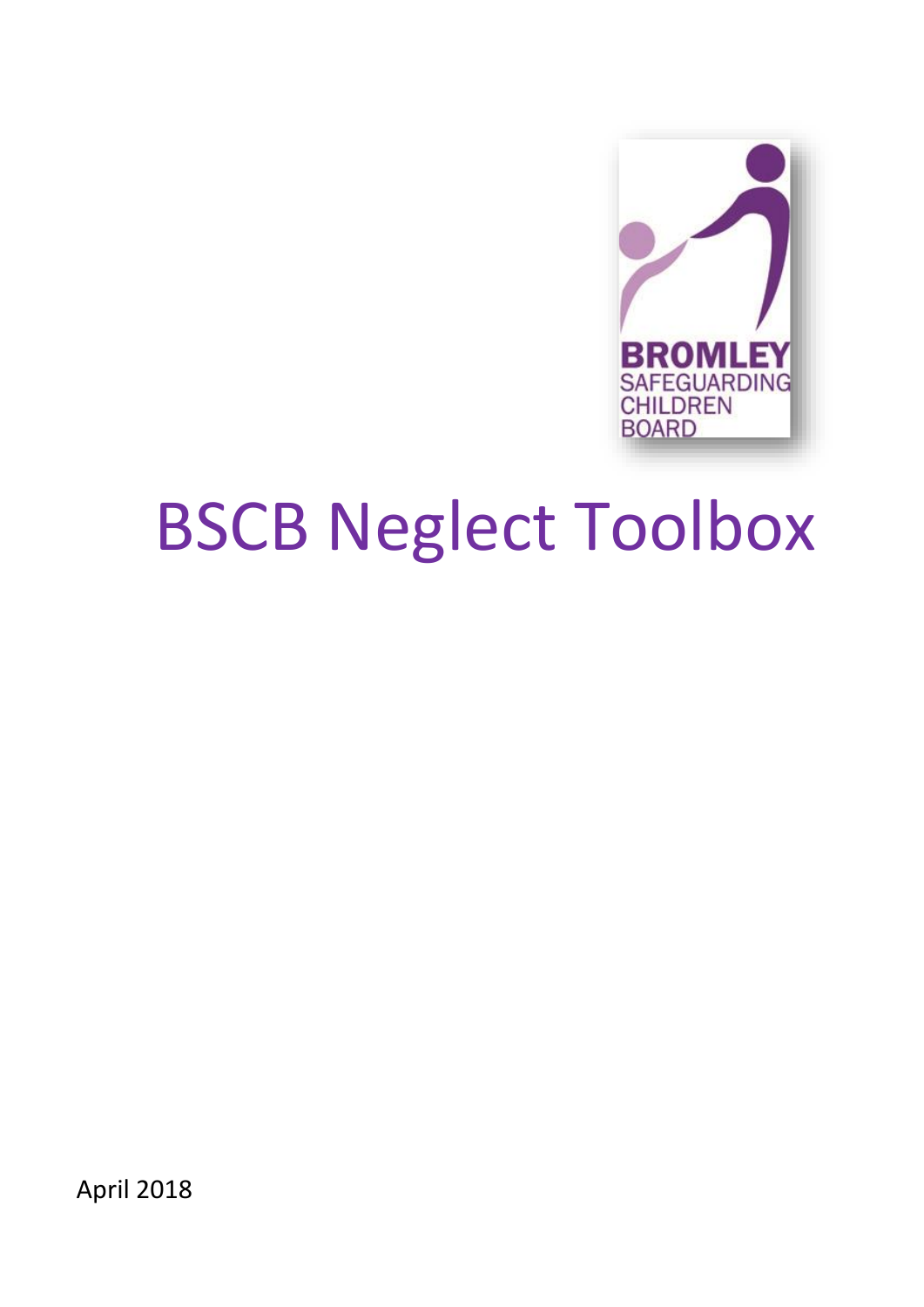

## **Introduction**

Safeguarding is not a paper exercise, it's not about ticking the right number of boxes, critically it is about the application of professional judgement. This simple toolkit has been designed for our multiagency safeguarding community as an aid to help guide and focus thinking. Knowing what to look for, what to do and how to seek help when you suspect a child may be suffering from neglect is key. Please use this toolkit to help focus on the questions you should ask and the actions you could take.

# **Neglect Indicators and Bromley Thresholds of Need**

Neglect can be difficult to identify. Isolated signs may not mean that a child is suffering neglect, but multiple and persistent signs over time could indicate a serious problem. It is common for evidence of neglect to present through signs and symptoms which may be noticed by different agencies in relation to different children in the family at different points in time.

Below are indicators of Neglect, taken from the [Bromley Threshold of Need Guidance.](https://media.inzu.net/f0e9b37b8c44e338f64ae38c6d41e267/mysite/articles/609/ThresholdsOfNeed2021-11%20FINAL%20Feb%2022.pdf)

# **Level 2 – Children with additional needs—Early Help and Targeted Services**

- Children with development delay within Early Years Foundation Stage
- Children whose parent/carer frequently fails to attend meetings with the school or early years provider to discuss the child's wellbeing
- Children with low attendance at school (below 85%) or at early years settings and persistent absence
- Children with a pattern of missed appointments routine and non-routine
- Children who are showing early signs of organic or non-organic failure to thrive
- Children with low self-esteem which is impairing their educational and personal development
- Children who lack age appropriate behaviours and independent living skills likely to impact negatively on development
- Children affected negatively by inconsistent care (i.e. inappropriate care or very young parents)
- Children's development negatively affected by inconsistent parenting in relation to boundaries, responses and engagement in learning

## **Level 3 – Complex – Children with high or complex additional needs**

- Physical and emotional development raising significant concerns
- Missed appointments routine and non-routine which are impacting significantly on the child's health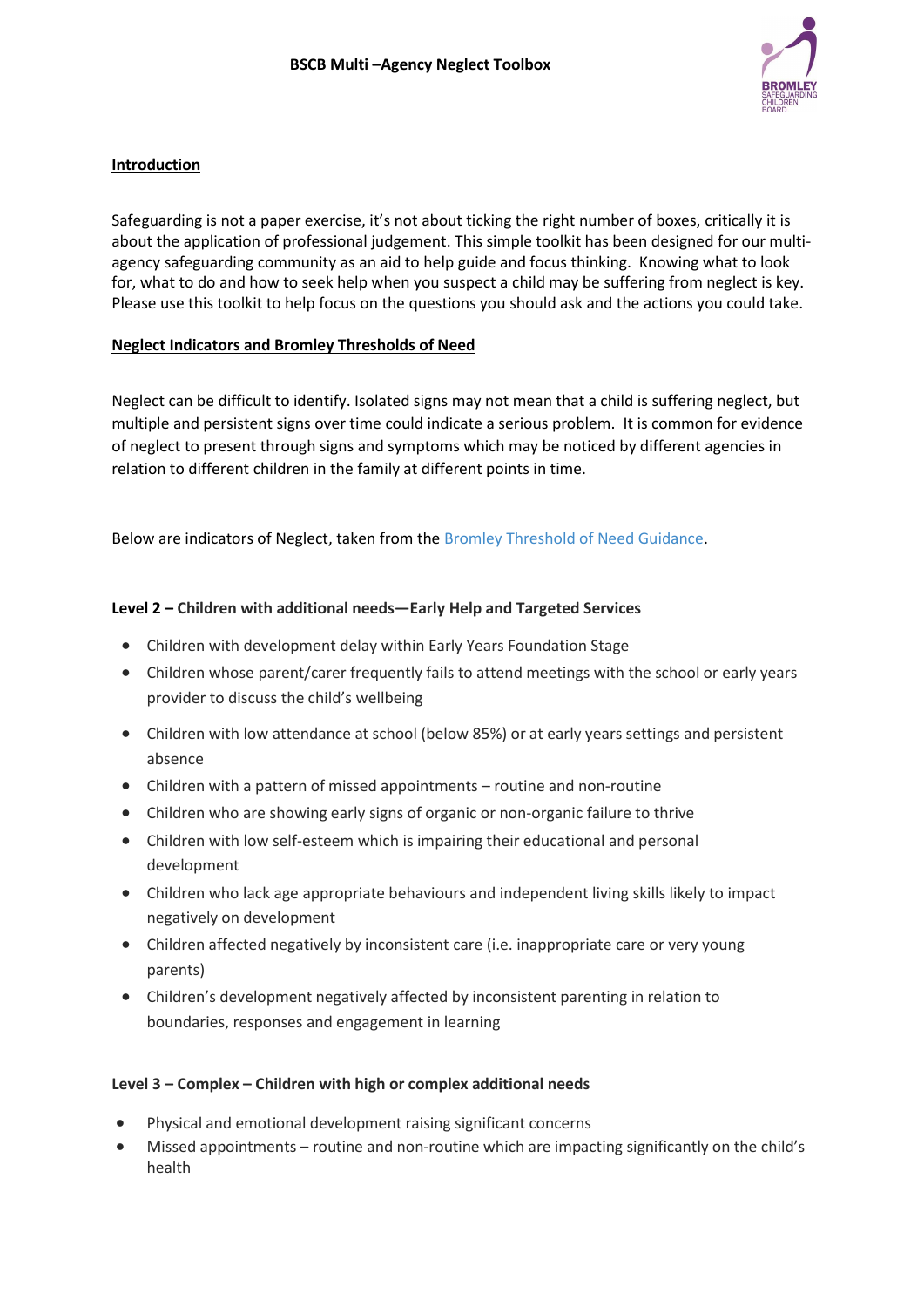

- Inadequate physical care or supervision of a child
- Inconsistent parenting significantly impairing the emotional or behavioural development of the child
- Allegations of neglect including poor supervision, poor hygiene, clothing or nutrition
- Failure to seek/attend treatment or appointments
- Drug/alcohol use has escalated to the point where it is chaotic and impairs the parents' capacity to provide safe and appropriate care for the children. This is beginning to impact on the children's health, development and well-being

# **Level 4 – Children with acute additional unmet needs and/or child protection (Section 47)**

- Medical referral of non-organic failure to thrive in under 5's
- Suspicion of neglect that may cause significant harm to the child
- Any allegation of neglect or any suspected injury suspected to be a non-accidental injury to a child
- Children/young people suffering neglect emotionally or physically (including a history of apparently minor but cumulative episodes) which is impacting on their long term development
- No available parent, and child is at risk of suffering significant harm (eg an abandoned baby)
- Parental drug and/or alcohol use is at a problematic level and the parent/carer cannot carry out daily parenting.
- The parent's capacity to provide appropriate care is significantly reduced and aggravated by the combination of domestic violence, substance misuse and mental ill health

**--------------------------------------------------------------------------------------------------------------------------------------**

# **Identifying and Assessing Neglect**

It is important that children and young people receive the right service at the right time and this is supported by Working Together 2015. In order for this to happen, all professionals who have contact with children, young people and families have a duty of care to identify issues at the earliest opportunity and assess what intervention is required.

Assessment should be a dynamic process that identifies analyses and responds to the changing nature and level of need and/or risk faced by a child. A good assessment will enable practitioners to intervene at the right time with the right level of support and to monitor and record the impact of any services delivered to the child and family. Continuous assessment is crucial in ensuring that the help and support being delivered is having the intended impact.

This multi-agency neglect assessment toolbox has been developed to support practitioners to undertake effective assessments that enable them to accurately identify appropriate cases in need of early help or onward referral to Children's Social Care. The tools included should also be used to review the effectiveness of the support plans that are in place and the outcomes for the child/ren. Using the assessments early in intervention will hopefully support positive outcomes for children, meaning onward referral may not be required.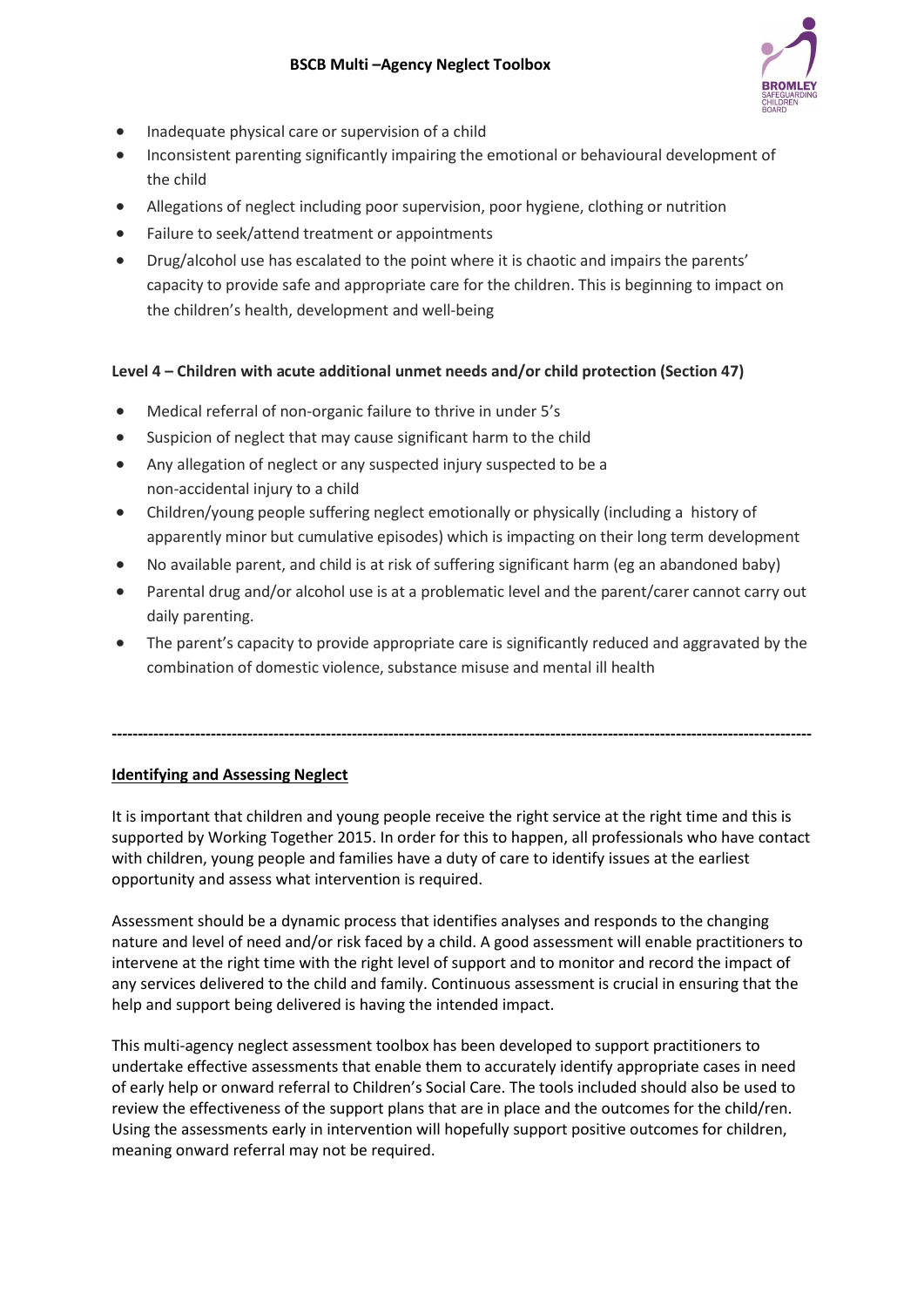

#### **Who should use the toolbox?**

These tools are available for any services, schools or organisations who work with children and families in the London Borough of Bromley.

**All professionals** need to be familiar with the tools provided and **know when and how to use them**.

Managers should facilitate practitioner's attendance at relevant **training** events to support the use of these tools and seek assurance in supervision that they are completed where appropriate.

#### **Why is it needed?**

Learning from Serious Case Reviews, Local Reviews and Thematic Inspections frequently highlight missed opportunities as a consequence of poor quality assessments and lack of early intervention.

The 2015 Working Together guidance lists some of the following as features of a high quality assessment:

- They are **child-centred** and informed by the views of the child.
- Decisions are made in the **best interests** of the child.
- They are rooted in child development and **informed by evidence**.
- They **build on strengths** as well as identifying difficulties.
- They ensure **equality of opportunity and a respect** for diversity including family structures, culture, religion and ethnic origin.

These principles should be applied when completing any of the assessments within this toolbox.

*Wishes and feelings of the child -It is important when completing any assessments that the wishes and feelings of the child are listened to throughout. Professionals need to ensure the voice of the child runs through everything we do. Seeking the views of the child will ensure that there is not over reliance on parental accounts which can therefore minimise the risk of disguised compliance.*

*These tools are there to be used when you are concerned that the quality of care of a child you are working with suggests that their needs are being neglected. It will help you to reflect on the child's circumstances and will help you put your concerns into context and identify strengths and resources.*

--------------------------------------------------------------------------------------------------------------------------------------

#### **BSCB assessment tools**

- **[BSCB Thresholds Document](https://media.inzu.net/f0e9b37b8c44e338f64ae38c6d41e267/mysite/articles/609/ThresholdsOfNeed2021-11%20FINAL%20Feb%2022.pdf)**
- **Chronology guide**



*A chronology will help you to describe concerns if you suspect neglect and collate evidence. This simple chronology template can be used by any organisations who do not already have a recording structure in place*.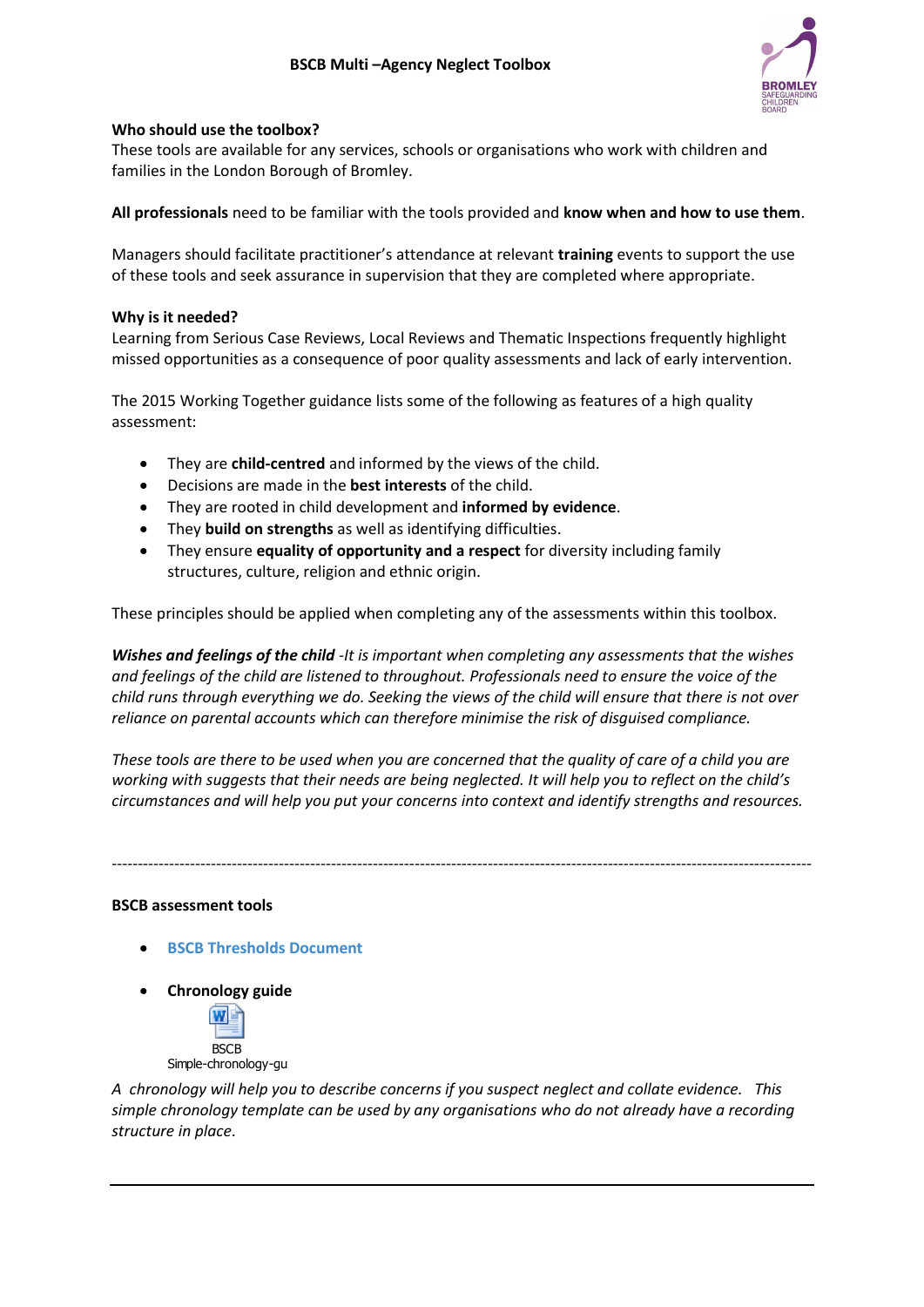

#### **More assessment resources**

The Department Of Health developed a pack of tools and resources that can be used to support evidence based practice and assessments. Although developed in 2000, they can still be a helpful tool for practitioners to use to support evidence based practice when working with neglect.

## **[The Family Pack of Questionnaires and Scales](http://www.londoncp.co.uk/chapters/appendix_5.html)**

#### • **Parenting daily hassles scale**

An assessment tool which can be used with the parents/carers to consider their view of the children's needs and how they are coping with these needs.



### • **Strengths and difficulties**

The Strengths and Difficulties Questionnaire (SDQ) is a brief behavioural screening tool to consider whether a child or young person has emotional or behavioural difficulties. The questionnaire can be completed with the parents/carers and also other professionals such as teachers



#### • **Home conditions assessment**

An assessment tool which can be used if making a home visit where there have been concerns about neglect and poor home conditions.



## • **Clutter Image Rating**

The Clutter Image Ratings can be used to assess the condition of a hoarded home as well as the hoarder's level of insight

<http://hoardingdisordersuk.org/wp-content/uploads/2014/01/clutter-image-ratings.pdf>

#### **Practical tools**

Helpful resources and information to support practice, including links to the NSPCC core info leaflets

--------------------------------------------------------------------------------------------------------------------------------------

- **[Core info leaflets](https://www.nspcc.org.uk/services-and-resources/research-and-resources/leaflets-posters/)**
	- $\circ$  Neglect Matters: What you need to know about neglect; a guide for parents, carers [and professionals](https://www.nspcc.org.uk/globalassets/documents/advice-and-info/neglect-matters.pdf?_t_id=1B2M2Y8AsgTpgAmY7PhCfg%3d%3d&_t_q=Neglect&_t_tags=language%3aen%2csiteid%3a7f1b9313-bf5e-4415-abf6-aaf87298c667&_t_ip=80.5.88.70&_t_hit.id=Nspcc_Web_Models_Media_GenericMedia/_ef7a2ab0-72eb-4d2e-8cb2-02e0a7500f40&_t_hit.pos=2)
	- o [Home alone](https://www.nspcc.org.uk/preventing-abuse/keeping-children-safe/leaving-child-home-alone/)
	- o [Emotional neglect and emotional abuse in pre-school children -](https://www.nspcc.org.uk/globalassets/documents/advice-and-info/core-info-emotional-neglect-abuse.pdf) NSPCC
	- o [Neglect or emotional abuse in children aged 5-14](https://www.nspcc.org.uk/globalassets/documents/advice-and-info/core-info-emotional-neglect-5-14.pdf)  NSPCC
	- o [Neglect or emotional abuse in teenagers aged 13-18 -](https://www.nspcc.org.uk/globalassets/documents/advice-and-info/core-info-neglect-emotional-abuse-teenagers-13-18.pdf) NSPCC

-------------------------------------------------------------------------------------------------------------------------------------- **Training materials**